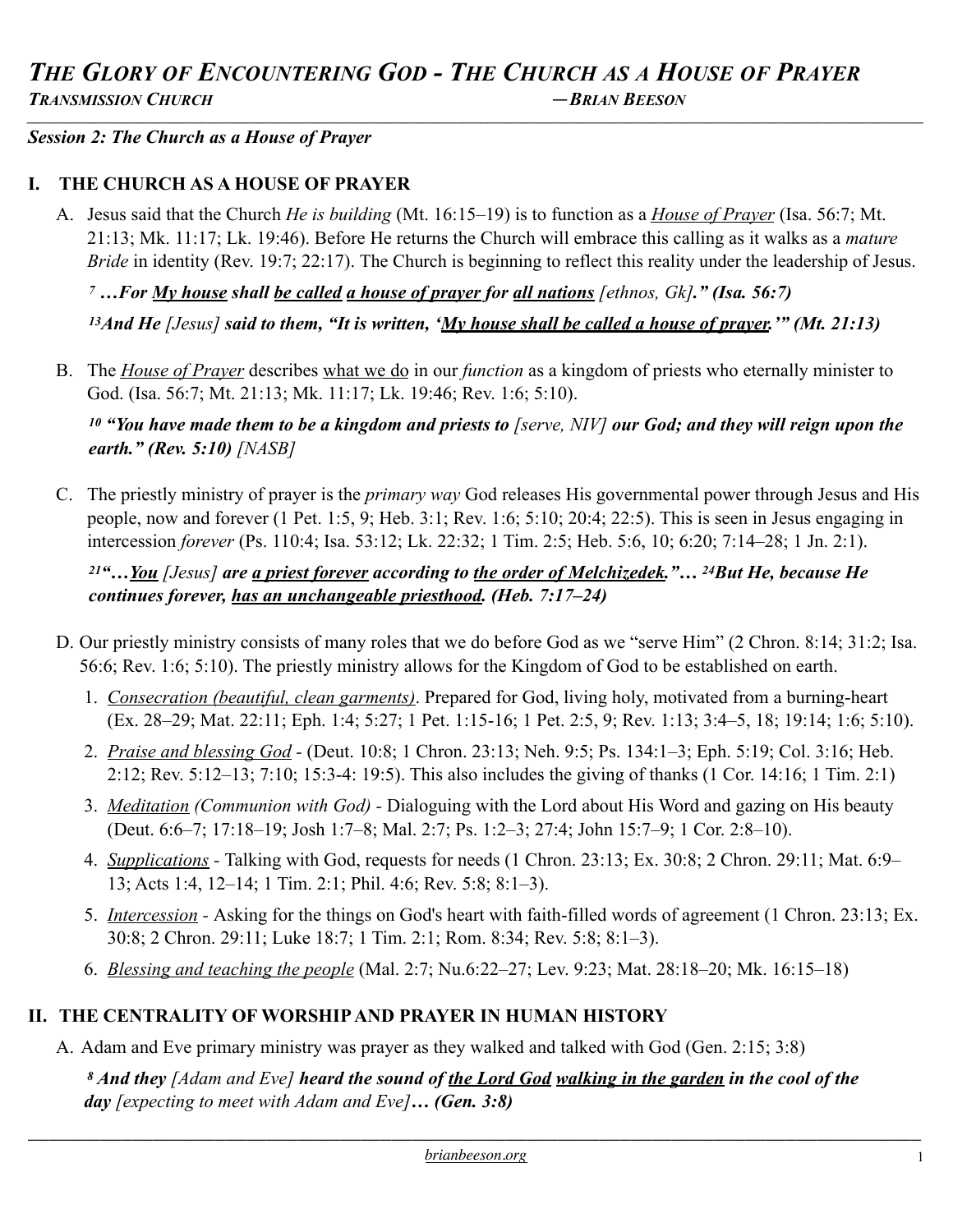B. When God birthed Israel as a nation, they had a great prayer meeting at Mt. Sinai where God set the mountain on fire when He called them as a kingdom of priests (Ex. 19:6–20; cf. 8:1). God gave the Law in order for them to maintain a holy lifestyle (Ex. 20) and He instructed them to build a sanctuary to encounter Him (Ex. 25).

*5 Now therefore, if you [nation of Israel] will indeed obey My voice and keep My covenant, then you shall be a special treasure to Me above all people; for all the earth is Mine. 6 And you shall be to Me a kingdom of priests and a holy nation.'… (Ex. 19:5–6)* 

C. God's purpose for His people to be a "house of prayer" can be seen clearly in the reign of David. David established worship in the house of God, led by singers and musicians (1 Chr. 15–16) who "were free from other duties; for they were employed in that work day and night" (1 Chr. 9:33). David financed more than four thousand full-time, paid musicians and singers (1 Chr. 23:5, 7; 25:7).

*1 David... prepared a place for the ark of God, and pitched a tent for it... 16 David spoke to the... Levites to appoint... singers accompanied by instruments of music… (1 Chr. 15:1, 16)* 

*5 4,000 were gatekeepers, and 4,000 praised the Lord with musical instruments... The number…instructed in the songs of the Lord…who were skillful, was 288. (1 Chr. 23:5, 7)* 

D. David commanded the kings of Israel in the generations after him to maintain worship in the house of the Lord in the way that God had revealed to him. Each time the Davidic order of worship was reestablished in Israel, a spiritual breakthrough with a military victory soon followed: *Solomon* (2 Chr. 8:14); *Jehoshaphat* (2 Chr. 20:21f.); *Jehoida/Jehoash* (2 Chr. 23:18); *Hezekiah* (2 Chr. 29:25-27); *Josiah* (2 Chr. 35:3-15); *Zerubbabel*  (Ezra 3:10); *Ezra and Nehemiah* (Neh. 12:47).

*25He [Hezekiah] stationed the Levites in the house of the LORD with cymbals…according to the commandment of David…for thus was the commandment of the LORD. (2 Chr. 29:25)* 

- E. Jesus began his public ministry in the wilderness in a prayer meeting (Mark 1:12–15; Luke 4:1–2, 14–15). When He came out of the wilderness, His ministry shook all of Galilee. During his earthly ministry He spent long hours in prayer (Mk. 1:35; 6:46; Lk. 5:16; 6:12; 9:18; 28–29; 11:1). Jesus ended his public ministry in Gethsemane while praying (Mat. 26:36, 39, 41–44).
- F. The early Church was born in a prayer meeting. After Jesus' ascension into heaven, the apostles continued in prayer until the Lord sent the Spirit upon all 120 followers on the day of Pentecost in Jerusalem (Acts 1:4, 12– 15). God comes in a prayer movement, not in a vacuum.

# *14These all continued with one accord in prayer and supplication. (Acts 1:14)*

G. Prayer was priority for the apostles in the New Testament Church (Acts 2:42; 3:1; 4:23–31; 6:4; 12:14; 16:16). Prayer was one of their primary duties. There are over 30 prayers in the Bible the apostles used to pray for the Church (Acts 4:24–31; Rom. 10:1; 15:5–7; 13; 16:25–27; 1 Cor. 1:4–8; 3:9–13; Eph. 1:17–19; 3:16–19; Phil 1:9– 11; Col. 1:9–12; 4:2–4; 1 Thes. 1:11–12; 3:9–13; 5:23–24; 2 Thes. 3:1–5; 2 Peter 1:2–3; 3:18; Rev. 22:17, 20).

*42They continued steadfastly in the apostles' doctrine, fellowship…and in prayers. (Acts 2:42)*